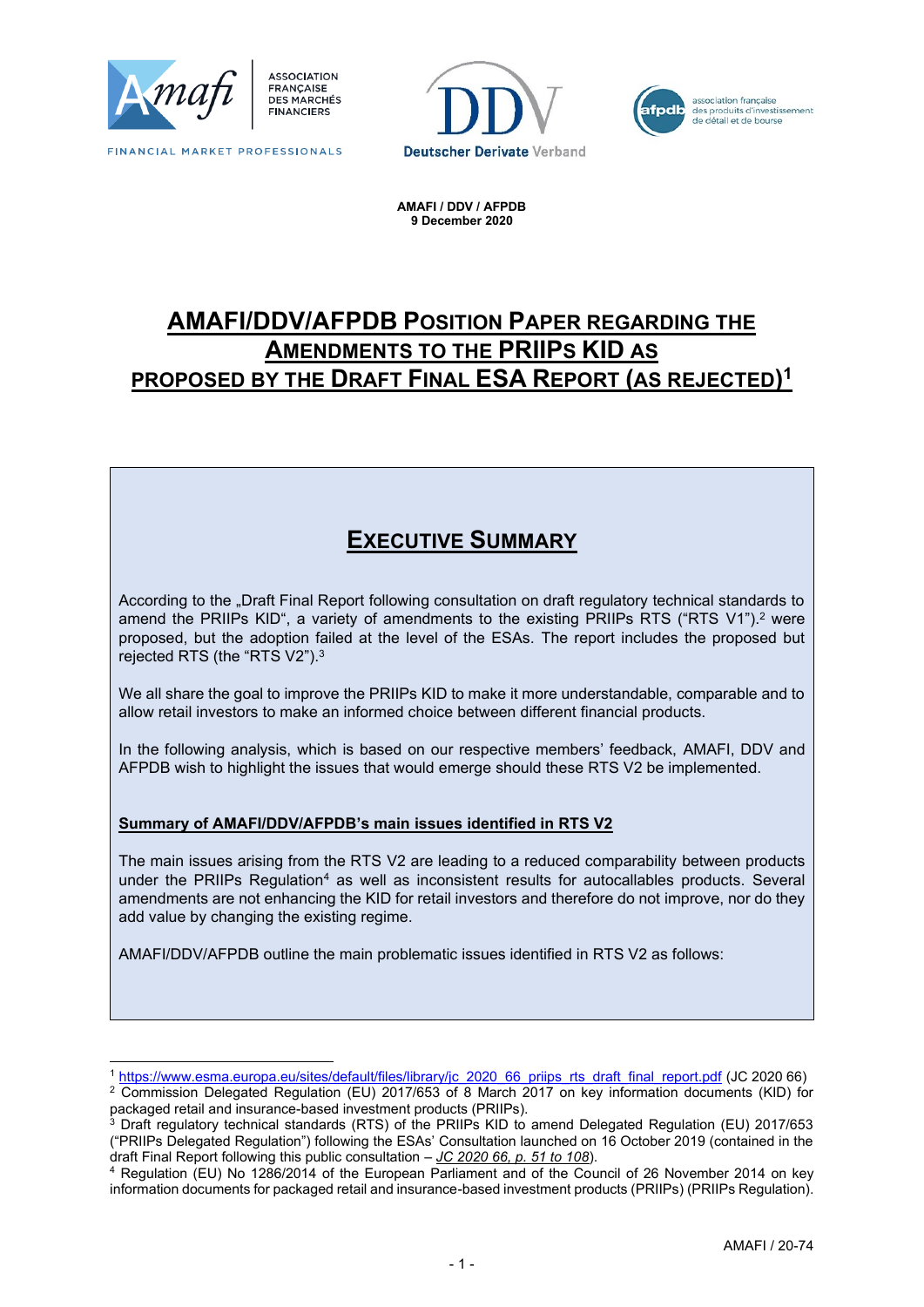





#### 1) Performance scenarios

- Discretionary component to the performance scenario calculation
- Specific performance scenarios for autocallable products leading to inconsistent and confusing results
- A new performance scenario: the "Minimum scenario"
- Fundamental flows in changes of the Intermediate Holding Period scenario calculation for Category 3 PRIIPs leading to inconsistent and confusing results
- Lack of mitigation of pro-cyclicality for Category 3 PRIIPs
- Information overload under performance scenarios

#### 2) Presentation of costs

- Specific costs presentation for autocallable products leading to inconsistent and confusing results
- Not a full alignment of costs with MiFID II
- Narratives (without prescriptive wording) for presentation of costs
- Limitation of characters regarding the presentation of costs (composition and scaling)

#### 3) Summary Risk Indicator

• Discretionary increase of risk class and other compensatory measures

#### 4) Further Issues

- New narratives to highlight new distribution schemes
- Lack of a comprehensive consultation with the industry on the proposed changes
- Lack of a comprehensive consumer testing
- Uncertainty of scope

However, we welcome some of the changes regarding the presentation of costs, which seem more understandable for end investors, and better aligned with MiFID, except for autocallable products.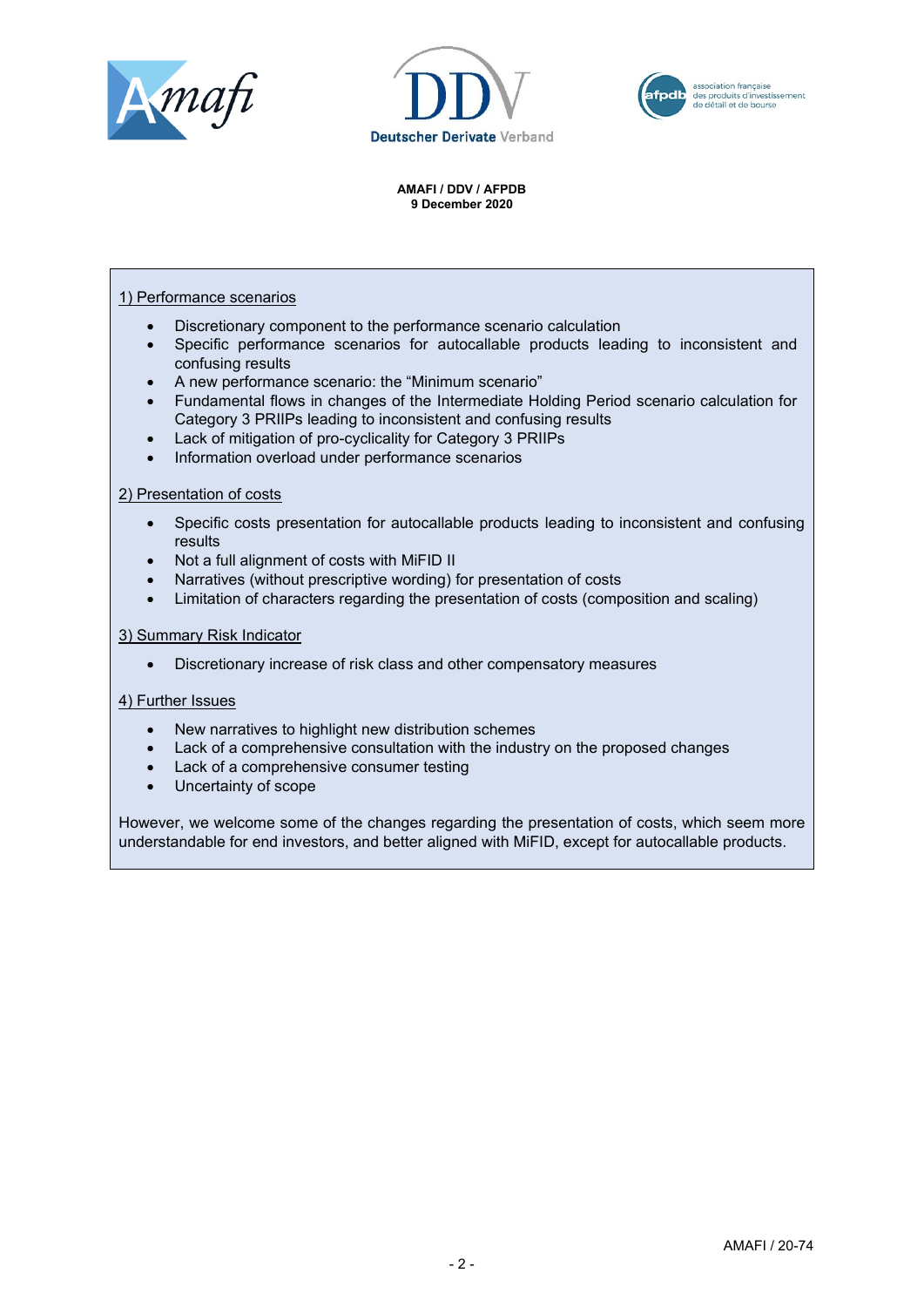





### **Introduction**

### **German and French markets**

Many of the proposed changes relate to autocallable products (also referred to as "Autocallables"), which make up for a market volume in Germany of 29 % in Q3 2020 representing in **AUM around 17.5 billion euros**. <sup>5</sup> As a result, any changes which worsen the current status quo should be under particular scrutiny.

For the French Market, structured products represent **about 25 up to 40 billion euros of issued notional of products (annual average)** where about 80% are autocallables products. It is worth mentioning that autocallable product is the number one asset among structured products packaged in insurance life contracts for retail investors.

Considering the typology of their members, the developments formulated below by AMAFI/DDV/AFPDB concern mainly structured products (Category 3 PRIIPs).

#### **General remarks**

The main issues arising from the RTS V2 as explained in more detail below are leading to a **reduced comparability between products under the PRIIPs Regulation, as well as inconsistent results for autocallables products**. Several amendments are not enhancing the KID for retail investors and therefore do not improve, nor do they add value by changing the existing regime. This includes technical processes that are in place, which are well established and understood by distributors, advisors and investors.

RTS V2 proposals provide partial solutions while simultaneously creating new issues by changing specifications that are overall working well at present, but which in turn would need to be addressed again at a later stage. Therefore, the RTS V2 proposals **would result in gradual and multiple implementation stages, which should clearly be avoided since it raises regulatory uncertainty and** a lack of stability.

AMAFI/DDV/AFPDB wish to outline that most of the changes in the KID implied by RTS V2 have not been accompanied by sufficient consumer testing. This **lack of a comprehensive all-encompassing consumer testing** does not lend itself to form the basis of a thorough review and to address all the existing shortcomings in the current regime. Furthermore, most of the changes - and the most problematic ones - have not been genuinely discussed with industry representatives nor presented in the previous consultation papers of the ESAs. Given those very detrimental impacts for our industry, we would like to stress this lack of concertation.

The introduction of a discretionary element in relation to various aspects (e.g. the summary risk indicator) creates a significant source for potential divergences of PRIIPs KIDs due to subjective views and assessments of different manufacturers. It also renders products less comparable and creates an additional source of inconsistency. The use of discretion could also increase the potential liability for the issuer.

[https://www.derivateverband.de/DE/MediaLibrary/Document/Statistics/20%2011%2013%20DDV%20Marktvolume](https://www.derivateverband.de/DE/MediaLibrary/Document/Statistics/20%2011%2013%20DDV%20Marktvolumen%20September%202020.pdf) [n%20September%202020.pdf](https://www.derivateverband.de/DE/MediaLibrary/Document/Statistics/20%2011%2013%20DDV%20Marktvolumen%20September%202020.pdf)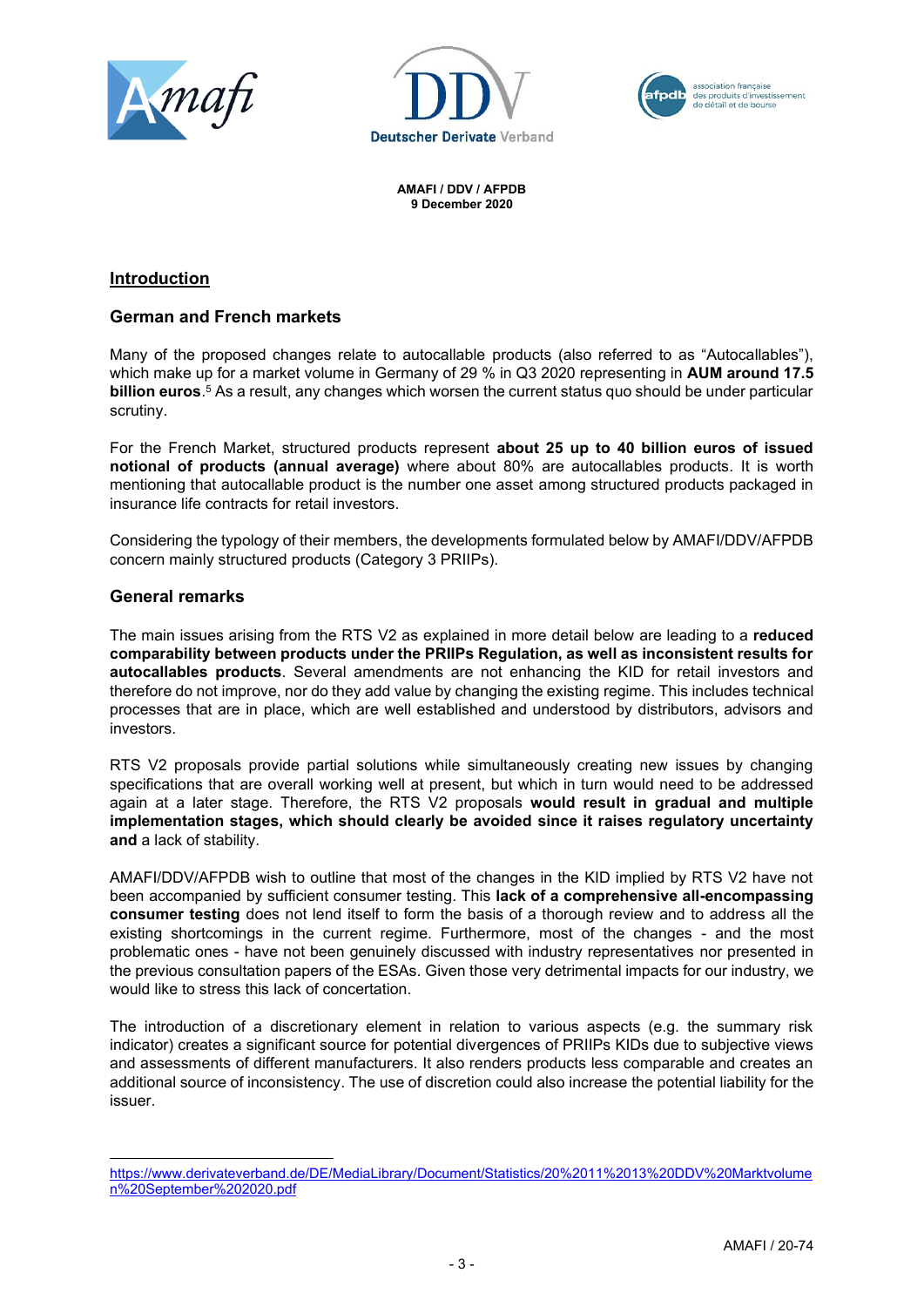





Generally, the requirement to provide further information under the performance scenarios with the aim to enhance comprehensibility of KIDs seems counterproductive as more explanation will result in more confusion for retail investors and hence even less transparency. This in turn will have a negative impact on the comprehensibility – a counter effect to the intention - and investors' confidence in these products.

For structured products, technically, the set-ups for KIDs under the RTS V1 are based on very heavy IT workflows due to much larger volumes than in other industries. Many members are issuing up to several hundred thousand of exchange-traded products each year. Changes implied by RTS V2 – as set out in more detail below - will inevitably lead to technical difficulties for market participants as well as implementation issues for issuers/PRIIPs manufacturers and the financial market.

AMAFI/DDV/AFPDB wish to take the opportunity to provide detailed comments on the main topics presented in the last final proposals of RTS V2.

# **ISSUES RAISED BY THE RTS V2**

# • **Presentation and content of Performance Scenarios**

### **1. Intermediate Holding Period ("IHP") for Category 3**

RTS Annex IV, paragraph 37, states that:

"*For PRIIPs as referred to in points 15 and 29 of this Annex, Category 3 PRIIPs and Category 4 PRIIPs, unless point 38 of this Annex applies, the scenario values to be shown for the intermediate holding period shall be estimated by the PRIIP manufacturer in a manner consistent with the estimation at the end of the recommended holding period*."

**As we understand it, this modification means that the scenarios selected for IHPs should be the ones leading to the scenario shown at the recommended holding period (RHP)**, which would cause highly inconsistent intermediate performance scenarios for all Category 3 PRIIPs. **This item is among the most problematic, specifically for Autocallables<sup>6</sup>** .

To illustrate this problem, see the below example of a 5-years EUR denominated Autocallable with annual observations. In case the S&P 500® price index performance is increased at an annual observation date (compared to where it was at the launch of the product) the autocall product matures repaying full capital (100%) plus 7% coupon for each year elapsed since launch. At maturity (i.e. RHP of 5 years), if the product did not autocall early, there are 3 scenarios:

If the index is equal or above its initial level (where it was at the launch of the product) – it will repay full capital plus 7% coupon for each of the 5 years.

<sup>&</sup>lt;sup>6</sup> The issue is explained in an example in an article written in July 2020 by A. Leibowitz (Performance Scenarios for Autocallables, written by Ayal Leibowitz, LPA - [link\)](https://www.l-p-a.com/news/june-2020-draft-amended-PRIIPs-RTS-whats-inside-for-structured-products).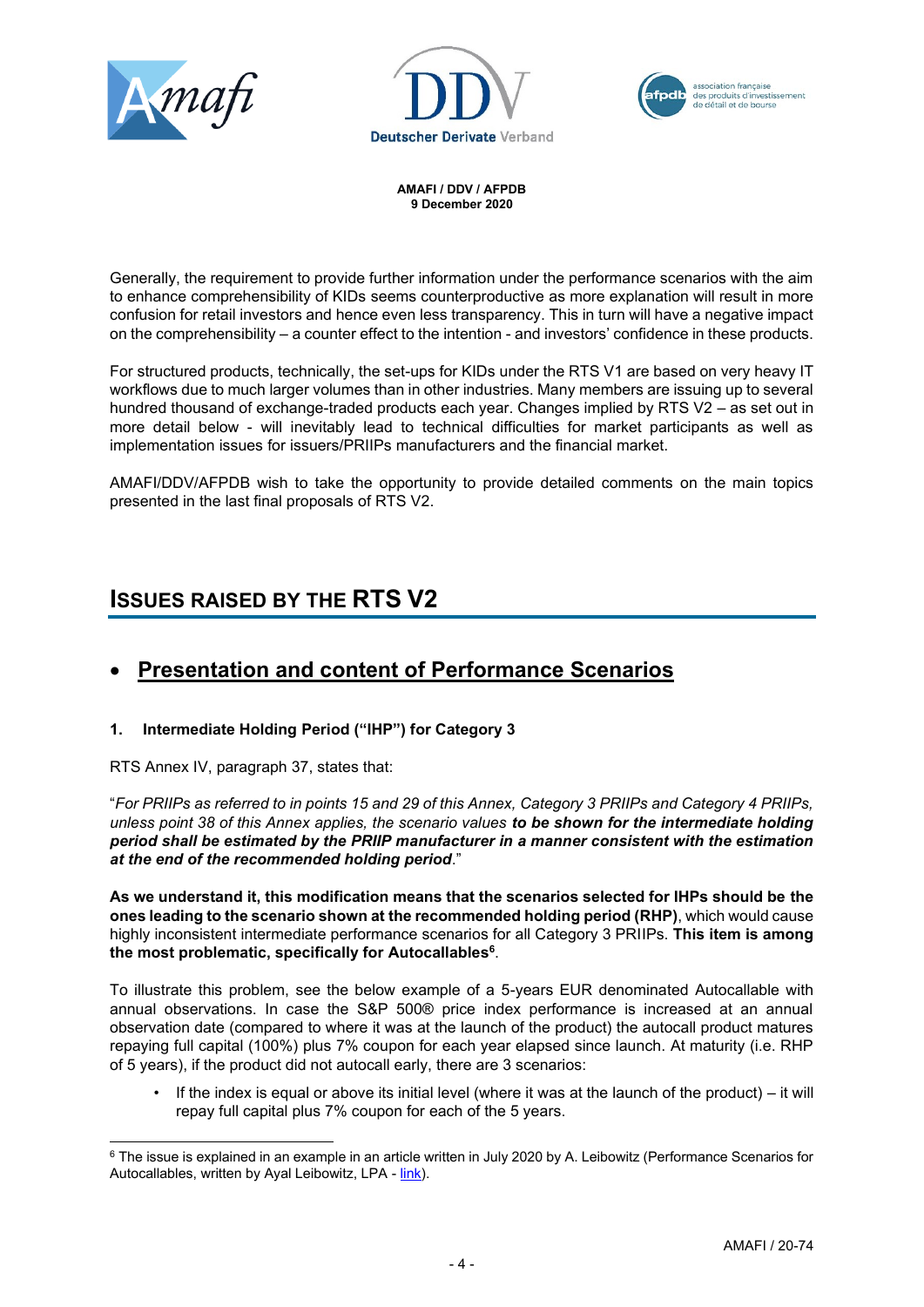





- If the index is below its initial level and above or equal  $50\%$  of its initial level  $-$  it will repay the full capital (with no coupons).
- If the index is below 50% of its initial level it will repay the capital reduced by the decline of Index.

|  |  |  | RTS V1 displays performance scenarios as follows: |  |
|--|--|--|---------------------------------------------------|--|
|--|--|--|---------------------------------------------------|--|

| <b>Scenarios</b>       |                                     | 1 year         | 5 years                |
|------------------------|-------------------------------------|----------------|------------------------|
|                        |                                     |                | (Recommended           |
|                        |                                     |                | <b>Holding Period)</b> |
| <b>Stress scenario</b> | What you might get back after costs | <b>EUR 641</b> | EUR 4,298              |
|                        | Average return each year            | $-93.61%$ p.a. | $-15.54%$ p.a.         |
| Unfavourable scenario  | What you might get back after costs | EUR 5,779      | <b>*EUR 10,700</b>     |
|                        | Average return each year            | $-42.24%$ p.a. | 1.36% p.a.             |
| Moderate scenario      | What you might get back after costs | *EUR 10,700    | *EUR 10,700            |
|                        | Average return each year            | 7.00% p.a.     | 1.36% p.a.             |
| Favourable scenario    | What you might get back after costs | *EUR 10,700    | <b>**EUR 12,100</b>    |
|                        | Average return each year            | 7.00% p.a.     | 3.89% p.a.             |

\* Early matured after 1 year

\*\* Early matured after 3 years

While results from RTS V2 methodology would display as follows:

| <b>Scenarios</b>             |                                                                           | If you exit after | If you exit at   |  |  |
|------------------------------|---------------------------------------------------------------------------|-------------------|------------------|--|--|
|                              |                                                                           | 1 year            | call or maturity |  |  |
| <b>Minimum</b>               | There is no minimum guaranteed return. You could lose some or all of your |                   |                  |  |  |
|                              | investment                                                                |                   |                  |  |  |
| <b>Stress</b>                | What you might get back after costs                                       | <b>FUR 641</b>    | <b>EUR 4.298</b> |  |  |
| (product ends after 5 years) | Average return each year                                                  | $-93.61%$ p.a.    | $-15.54%$ p.a.   |  |  |
| Unfavourable                 | What you might get back after costs                                       |                   | EUR 10,700       |  |  |
| (product ends after 1 year)  | Average return each year                                                  |                   | 1.36% p.a.       |  |  |
| Moderate                     | What you might get back after costs                                       |                   | EUR 10,700       |  |  |
| (product ends after 1 year)  | Average return each year                                                  |                   | 1.36% p.a.       |  |  |
| Favourable                   | What you might get back after costs                                       | <b>EUR 8,840</b>  | EUR 12,100       |  |  |
| (product ends after 3 years) | Average return each year                                                  | $-11.60\%$ p.a.   | 3.89% p.a.       |  |  |

As the table above demonstrates, the new methodology can lead to the following scenarios at IHPs:

- i. Without actual results after 1 year.
- ii. Not being in an ascending order.
- iii. Showing losses at IHPs in the Favourable scenario.
- iv. Being inconsistent with the principle of scenarios showing the 10%/50%/90% best cases of hypothetical future valuations.

In accordance with the RTS V1 IHP methodology, the industry-wide view is that, as per the EUSIPA Recommendations<sup>7</sup>, IHPs should be treated independently from the RHP, and show percentiles of hypothetical valuations at IHPs, irrespective of what happens at the RHP. In this respect, RTS V1 is

<sup>7</sup> https://eusipa.org/wp-content/uploads/EUSIPA-PRIIPs-RTS-final-recommendations\_SUMMARY\_with-additionalcontext SEP2018 version1 FINAL for-publication.pdf (the "EUSIPA Recommendations")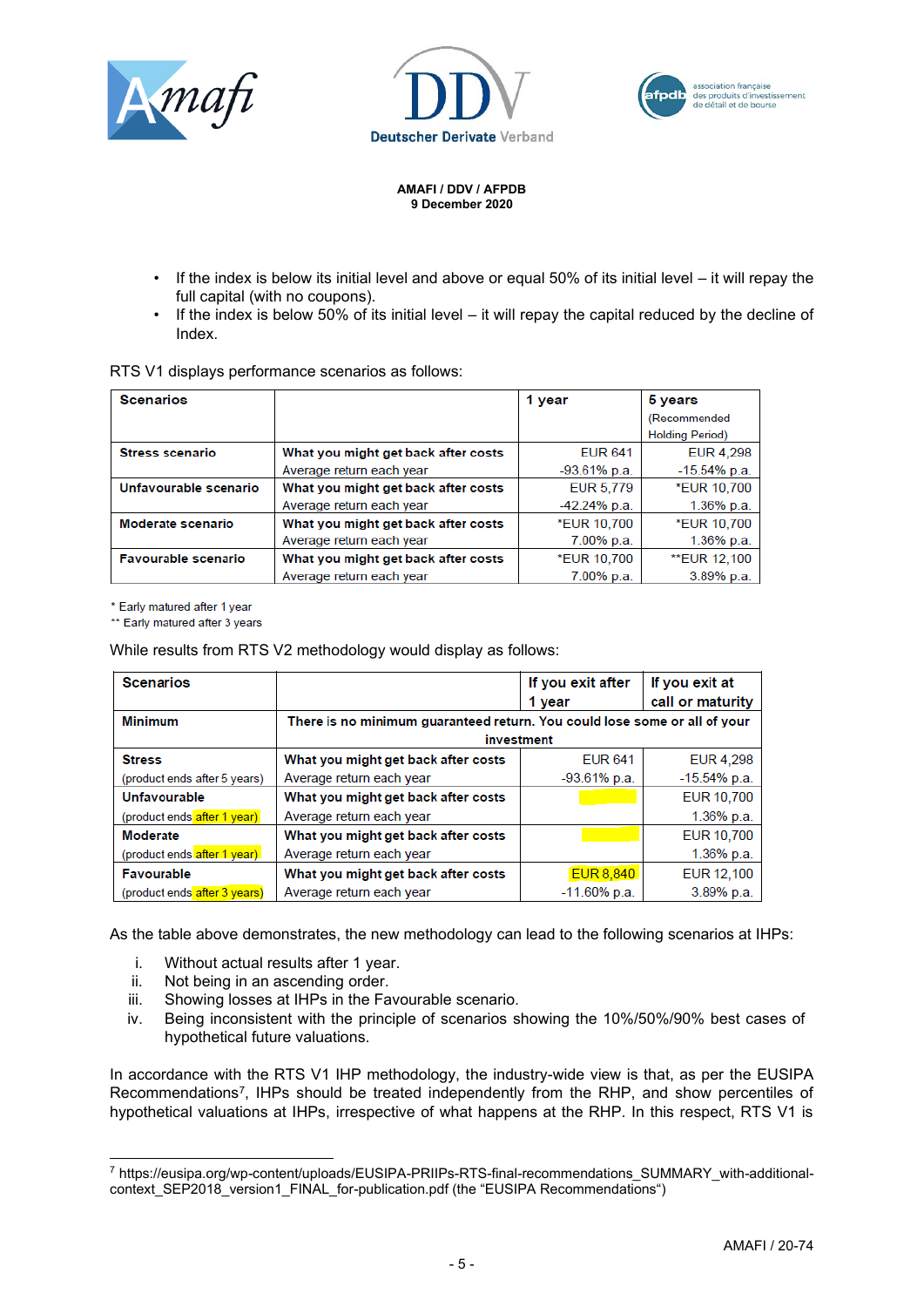





clearer and better than RTS V2. RTS V2, on this point, brings contradiction within the principle of probabilistic scenarios at IHPs.

This is the reason why **AMAFI/DDV/AFPDB suggest keeping the current methodology of RTS V1 for autocallable products**.

❖ RTS V2, Annex IV, Performance Scenarios, *Calculation of scenario values for intermediate holding periods,* par. 35 and 37 (*JC 2020 66, p. 77*)

#### **2. Performance scenario table for Autocallables**

RTS V2 Annex V, paragraph 17, states that "*Figures for intermediate holding periods shall only be shown for scenarios where the PRIIP has not yet been called or cancelled before or at the end of that intermediate holding period and shall include any exit costs that apply at that time. If the PRIIP would have been called before or at the end of that intermediate holding period based on the simulation, no figures shall be shown at that time period."*

**AMAFI/DDV/AFPDB strongly disagree with the ESAs proposal on autocallable products**, as this would result in a **lack of information** (since intermediate scenarios can be left empty – see example provided above in point 1) that would **reduce the comparability of KIDs between different products** (since autocallable products are treated differently from non Autocallables) and therefore, create **uncertainty for retail investors**.

To properly address the question of autocallable products, AMAFI/DDV/AFPDB would rather refer to the EUSIPA recommendations with respect to the asset class of autocallable products, setting out the industry view developed throughout a series of extensive technical workshops (cf. EUSIPA recommendation No. 4).

That approach has been followed by many European manufacturers since 2018. Thus, AMAFI/DDV/AFPDB suggest keeping **a single format table for all products (Autocallables and others)** and rather allow the use of footnotes for Autocallables, as per the EUSIPA recommendations. 8

❖ RTS V2, Annex V, Methodology for the presentation of performance scenarios, Part 1: General presentation specifications*,* par. 17 (*JC 2020 66, p. 81-82*)

#### **3. Possibility to use lower percentiles for scenarios (subjective expectations)**

**AMAFI/DDV/AFPDB do not support the ESA's proposal to grant the manufacturer the option to use lower percentiles of the performance scenarios if it considers a material risk that the scenarios may otherwise lead to inappropriate expectations.** 

**The introduction of such subjective element would most likely introduce discrepancies among manufacturers, which raises inconsistency.** 

<sup>8 -</sup> Optionally, add a symbol, for example an asterisk, in the boxes for which the product would be called before the end of the calculation period and adding a short narrative below the table explaining the results.

<sup>-</sup> Display intermediate holding period values that correspond to percentiles of distributions being sorted independently from each other.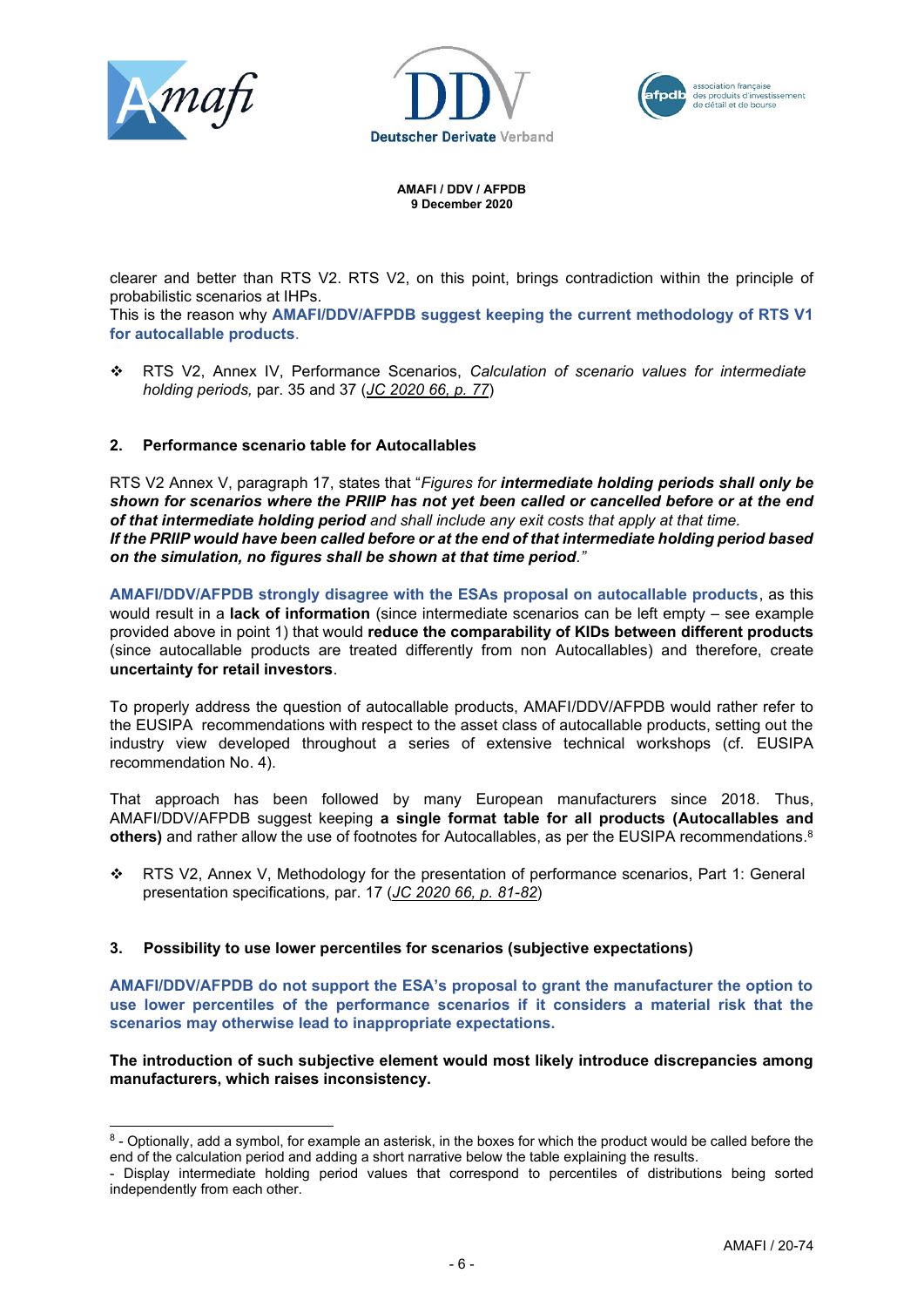





In our view, such approach transfers the responsibility on how to deal with overly optimistic scenarios to the PRIIPs manufacturer. It is also inconsistent with the PRIIPs approach to impose detailed methodologies so all products would be presented the same way.

With such discretion left to manufacturers, different results for similar products would be expected with a potential detrimental effect for end investors. It could also result in unhealthy competition between stakeholders and create divergences between NCAs regarding enforcement and supervision.

Furthermore, if the EU Commission validates the choice of a minimum scenario and a higher stressed volatility, we do not see the rationale for manually selecting lower percentiles of scenarios.

❖ RTS V2, Annex IV, Performance Scenarios, *Calculation of scenario values for intermediate holding periods,* par. 24 and 37 (*JC 2020 66, p. 77*)

#### **4. Explanation of performance scenarios (narratives of 300 characters)**

RTS V2, Annex V, paragraph 6 states that:

"*For Category 1 PRIIPs except those referred to in point 30 of Annex IV, Category 2 PRIIPs referred to in point 15 of Annex IV, Category 3 PRIIPs and Category 4 PRIIPs, a brief explanation of the scenarios shown shall be included with a maximum of 300 characters in plain language*."

In AMAFI/DDV/AFPDP's views, this change does not add any value for structured securities (Category 3 PRIIPs), **and brings the following operational issues:**

- i. For large issuance volumes, it is highly difficult to add plain language.
- ii. When the KID scenarios are updated, the plain language requirement could become obsolete.
- iii. Such change would have an impact on the space available for other specifications within the KID.

Furthermore, such explanation may diverge in content and wording between different manufacturers causing confusion. Instead of providing more clarity regarding the different scenarios and thereby enabling retail investors to better understand them, such further explanation may have a negative impact on the comprehension by retail investors and distract from its values. If the content of wording diverges, the investor would not be able to know whether differences in values arises from the different nature or the definition of costs. Any non-prescriptive wording is detrimental to comparability in multi-jurisdictional and/or multi-language context.

Finally, a textual explanation of the given numbers produced by the prescribed methodology **is not expected to offer any benefit for the retail investor**. Retail investors need clear, concise and understandable information in a digestible format. Any additional text reproducing information that is already contained in the KID is not increasing comprehensibility or comparability of different PRIIPs and should therefore be circumvented.

❖ RTS V2, Annex V, Methodology for the presentation of performance scenarios, Part 1: General presentation specifications*,* par. 6 (*JC 2020 66, p. 80*)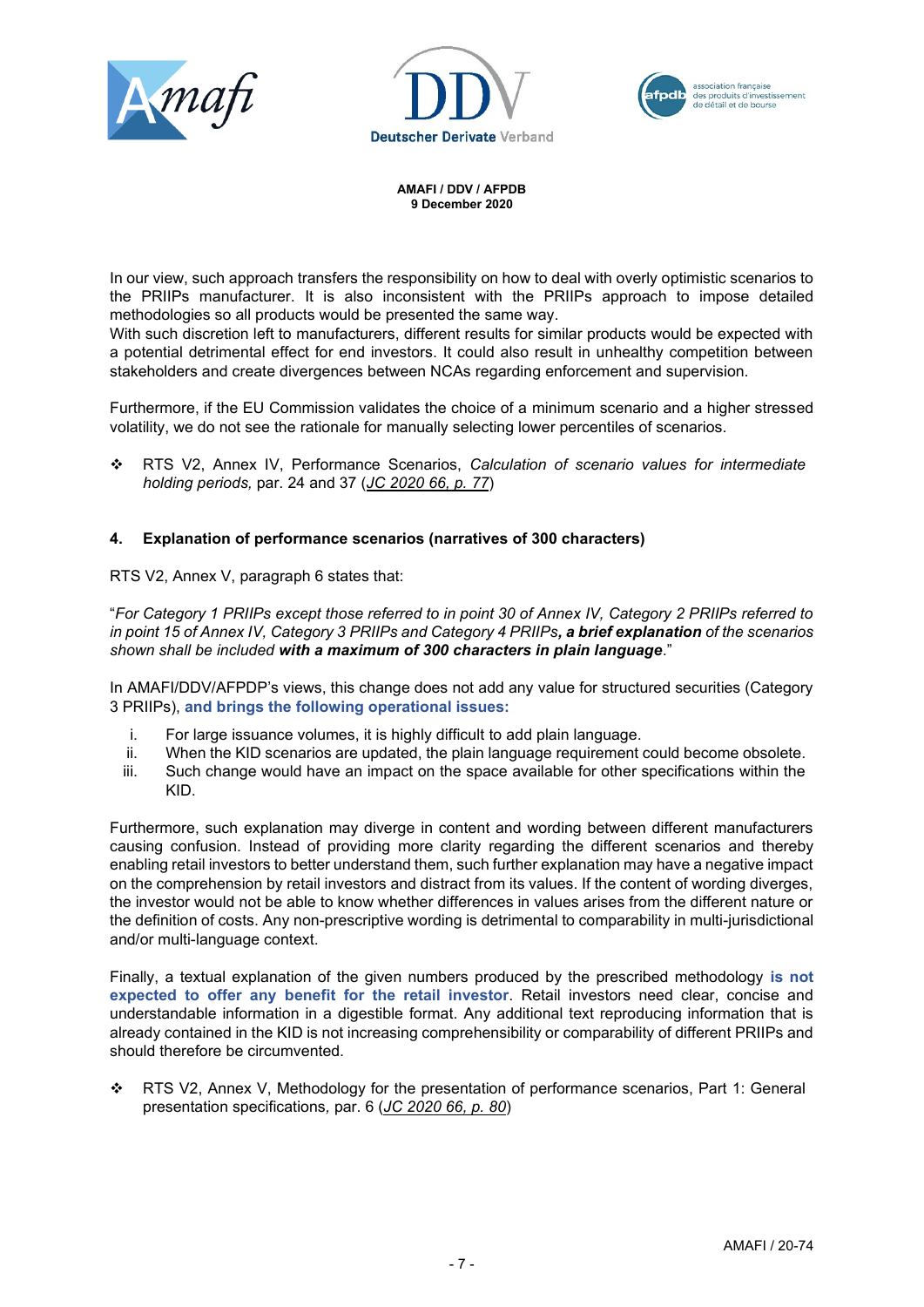





#### **5. A new performance scenario: the "Minimum scenario"**

According to AMAFI/DDV/AFPDB, for structured securities with a RHP over one year, this scenario is counterintuitive, as the minimal value is only guaranteed at maturity, and not before. Therefore, it is not possible to specify a minimum return if it is only guaranteed at the end of the RHP, which is true for most of Category 3 PRIIPs.

Furthermore, for investors, the minimum scenario is meaningful at maturity only, but then, this information on capital protection at maturity is already included in the product description section.

Thus, **AMAFI/DDV/AFPDB do not support the use of the minimum scenario**.

❖ RTS V2, Annex IV, Performance Scenarios, *Number of scenarios,* par. 4 (*JC 2020 66, p. 70*); Annex V, Methodology for the presentation of performance scenarios, Part 1: General presentation specifications, par. 3 (*JC 2020 66, p. 80*) and Part 3: Templates, Template A: Single investment or single premium paid (*JC 2020 66, p. 84*)

#### **6. Rounding monetary figures to 10 EUR (or equivalent in other currencies)**

RTS V2, Annex IV, paragraph 42, states that:

"*Performance scenarios shall be presented in monetary units. Figures shall by default be rounded to the nearest 10 EUR or relevant currency, unless there are specific payout conditions, such that it could be misleading to round the figures to the nearest 10 EUR in which case the PRIIP manufacturer may present figures to the nearest Euro*."

**AMAFI/DDV/AFPDB have concerns regarding this proposal** as we believe that 10 EUR is **not precise enough** and would recommend that the performance shall be presented in monetary **units to the nearest Euro**. Indeed, in a low interest rate environment, 10 EUR is not negligible<sup>9</sup> (especially at 1Y).

❖ RTS V2, Annex IV, Performance Scenarios, *General requirements,* par. 42 (*JC 2020 66, p. 77- 78*)

#### **7. Growth rate in performance methodology / Pro-cyclicality**

The previous consultation of October 2019 included options to modify the growth rate in the performance scenario methodology in order to mitigate pro-cyclicality of the performance scenarios caused by using the historical drift of an underlying as future growth rate. **While the pro-cyclicality was apparently identified as an issue in the current RTS, unfortunately, the approach remains unchanged for most Category 3 PRIIPs**. Moreover, the historical drift has such a high impact on the performance scenarios that a comparison between different underlying securities is in effect not viable.

<sup>9</sup> Indeed, a 10 EUR rounding on 10,000 EUR is 0.10%. In the low interest rates context, 0.10% is not a negligible amount for Fixed Income product (CMS linked/capped & floored floaters), especially for short-term products. It could also lead to some investors questioning the accuracy of the coupon level in the product description, or to manufacturers facing legal challenges.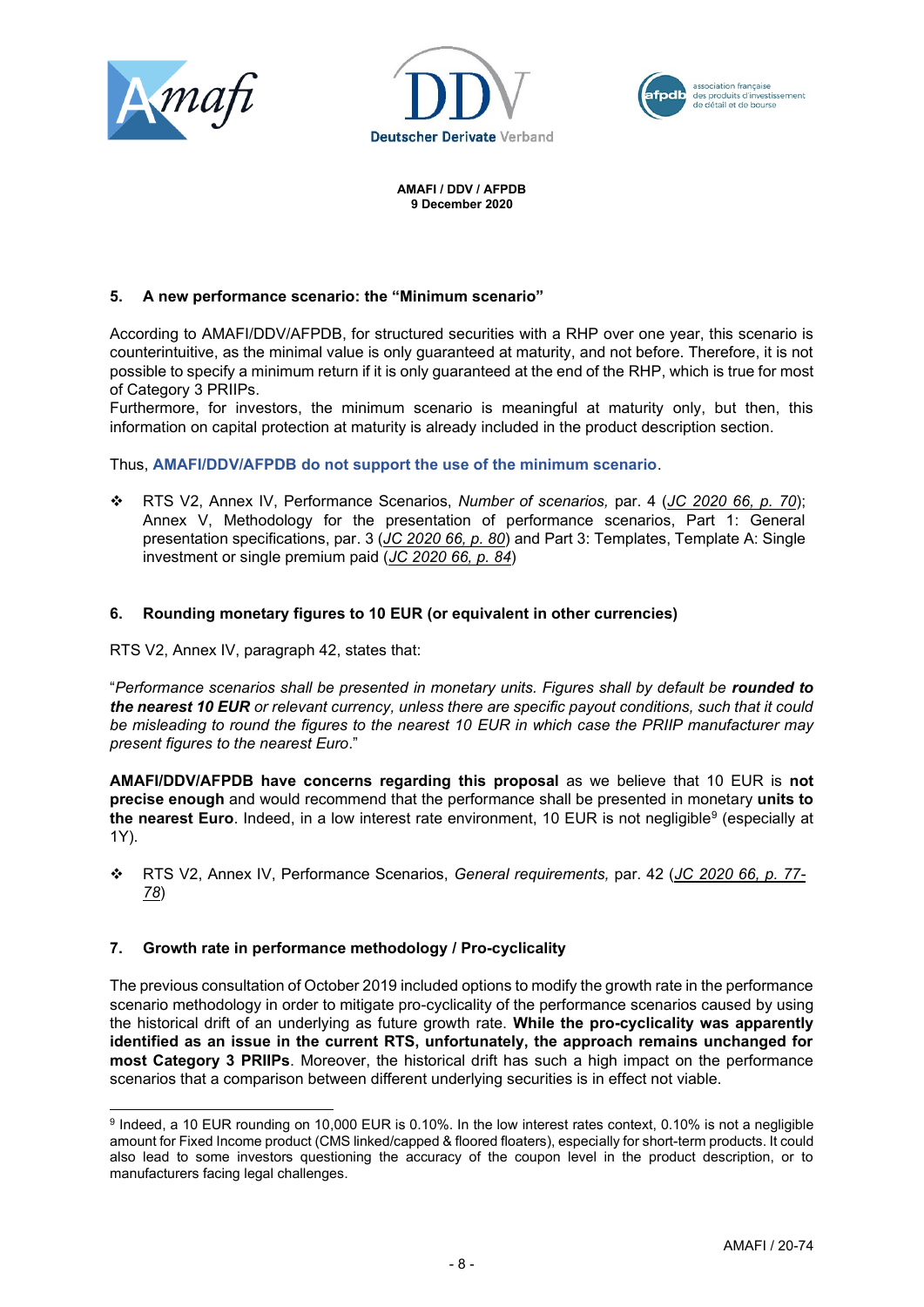





As already suggested by **AMAFI, AFPDB, DDV (and EUSIPA), using an equity risk premium approach would reduce the pro-cyclicality of results**, eliminate the need for subjective and discretionary elements (as in the ESA solution to grant the option to use lower percentiles, *see above point 3*) and increase comparability of PRIIPs with different underlying securities or of different nature/category.

## • **Presentation and content of Costs**

As in the performance scenarios section, AMAFI/DDV/AFPDB notice that the costs section includes several changes some of which are problematic.

### **8. Annualization and cost display for autocallable PRIIPs**

The **explicit non-annualization of costs for PRIIPs with an RHP of less than a year is highly appreciated**.

However, the **specific requirement for Autocallables to calculate impact on return at the first call date is in direct violation of this principle.** Since most call dates have an annual or even shorter frequency, the next call date for most PRIIPs are less than a year from the calculation dates for most of the days in a year. Effectively annualising the cost impact for Autocallables while not annualising costs for all other PRIIPs for periods of less than a year would not only be an unfair representation and thus prevent comparability, but also a systematic bias.

Another important point is the alignment of costs under the PRIIPs Regulation with costs under MiFID II. The ESA's report mentioned the need to **keep consistency with MiFID II costs. Yet, the specific cost table for Autocallables contradicts this principle**. Indeed, AMAFI/DDV/AFPDB are of the view that the 1-year pillar for cost calculation should apply to all products with a RHP of at least one year, and not the first possible autocall date. This would ensure comparability and consistency with the MiFID II entry cost level for all products.

❖ RTS V2, Annex VII (Presentation of costs), "*Table 1 for all PRIIPs referred to in point 76c of Annex VI (Autocallables)", "Costs over time"* (*JC 2020 66, p. 99)*

#### **9. Alignment with MiFID II**

Generally, we think that it is desirable to harmonize and even synchronize both cost presentations and therefore, both sets of rules - the PRIIPs Regulation and MiFID II - should be aligned. The alignment should preferably be based on the MiFID II approach as, inter alia, the distributor which is responsible for the cost statement under MiFID II is not aware of the cash flow of the moderate scenario which is necessary in order to calculate the RIY under the PRIIPs Regulation. The retail investor receives transparent and sufficient information on costs and charges of the financial instrument in any case under the MiFID II cost transparency rules. This would remove many of the practical problems we see in relation to the cost disclosure under the PRIIPs Regulation.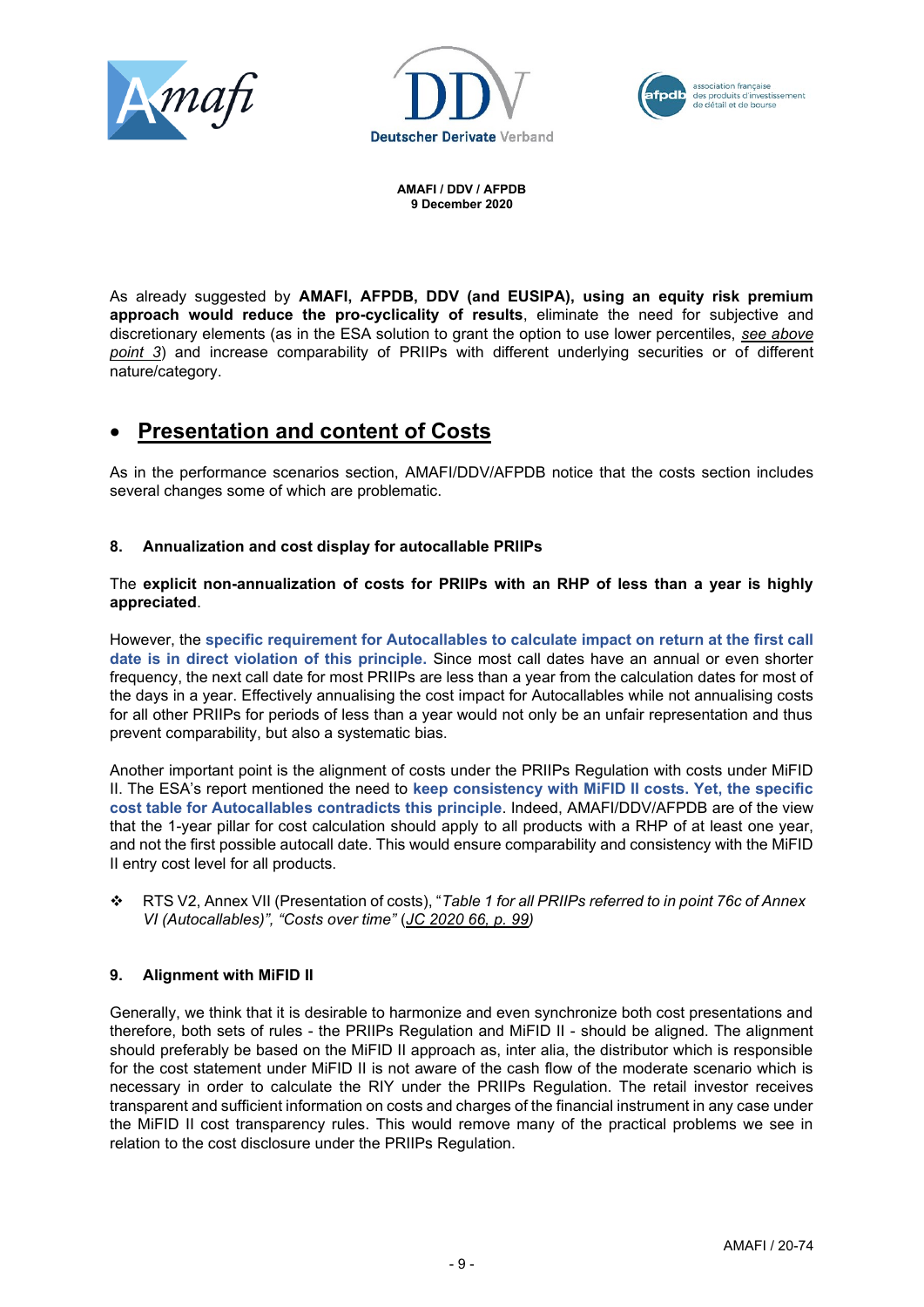





We appreciate the effort to better align costs with MiFID II by assuming a net zero return for calculating the 1Y summary cost indicator to align with MiFID II. **However, the discrepancy remains for PRIIPs with a RHP of less than a year since the summary cost indicator is still based on the moderate scenario at all other time periods**. (RTS V2 Annex VII, table Costs over time: "*In the first year you would get back the amount that you invested (0 % annual return). For the other holding periods we have assumed the product performs as shown in the moderate scenario")*.

❖ RTS V2, Annex VII (Presentation of costs), (*JC 2020 66, p. 97 and 98)*

### **10. Composition of costs**

Annex VII requires that "*A very brief description of the nature of each type of the costs shall be included*" in and further details that this explanation should be "*in no more than 300 characters"* for each of the cost components. The RTS V2 also suggests that this description should be based on the examples included in the proposal "*unless these are not applicable*" (cf. *Annex VII (Presentation of costs), "Table 2 for all PRIIPs except those referred to in point (b) of Article 13"* - *JC 2020 66, p. 100*).

**AMAFI/DDV/AFPDB have concerns with this requirement to describe costs with a narrative text (which is not prescribed)**. In our view, it would **bring complexity to the implementation without adding real value for investors,** especially with the use of a free text rather than an imposed wording. Given the experience, any non-prescriptive narrative such as free texts, **could lead to national divergences** not only in its wording, but also in the meaning of content that such additional field would convey.

An explanation may diverge in content and wording between different manufacturers causing confusion. Instead of providing more clarity regarding the different cost components and thereby enabling retail investors to better understand them, such further explanation may have a negative impact on the comprehension by retail investors and distract from its values. If the content of wording diverges, the investor would not be able to know whether differences in values arises from the different nature or the definition of costs.

#### **Any non-prescriptive wording is also detrimental to comparability in a multi-jurisdictional and/or multi-language context**.

❖ RTS V2, Annex VII (Presentation of costs), "*Table 2 for all PRIIPs except those referred to in point (b) of Article 13"* (*JC 2020 66, p. 100)*

#### **11. New narrative for presentation of costs**

A new free-text narrative has been added below the "new" table 2 *"Different costs apply depending on the investment amount [explain circumstances or use an example in maximum 150 characters]*".

The same position explained above applies for this new requirement. The textual explanation of the impact of different investment amounts on the costs can be highly complex and confusing and again weakens the comparability of products. As already stated before, such information overload will not help investors to understand these products better.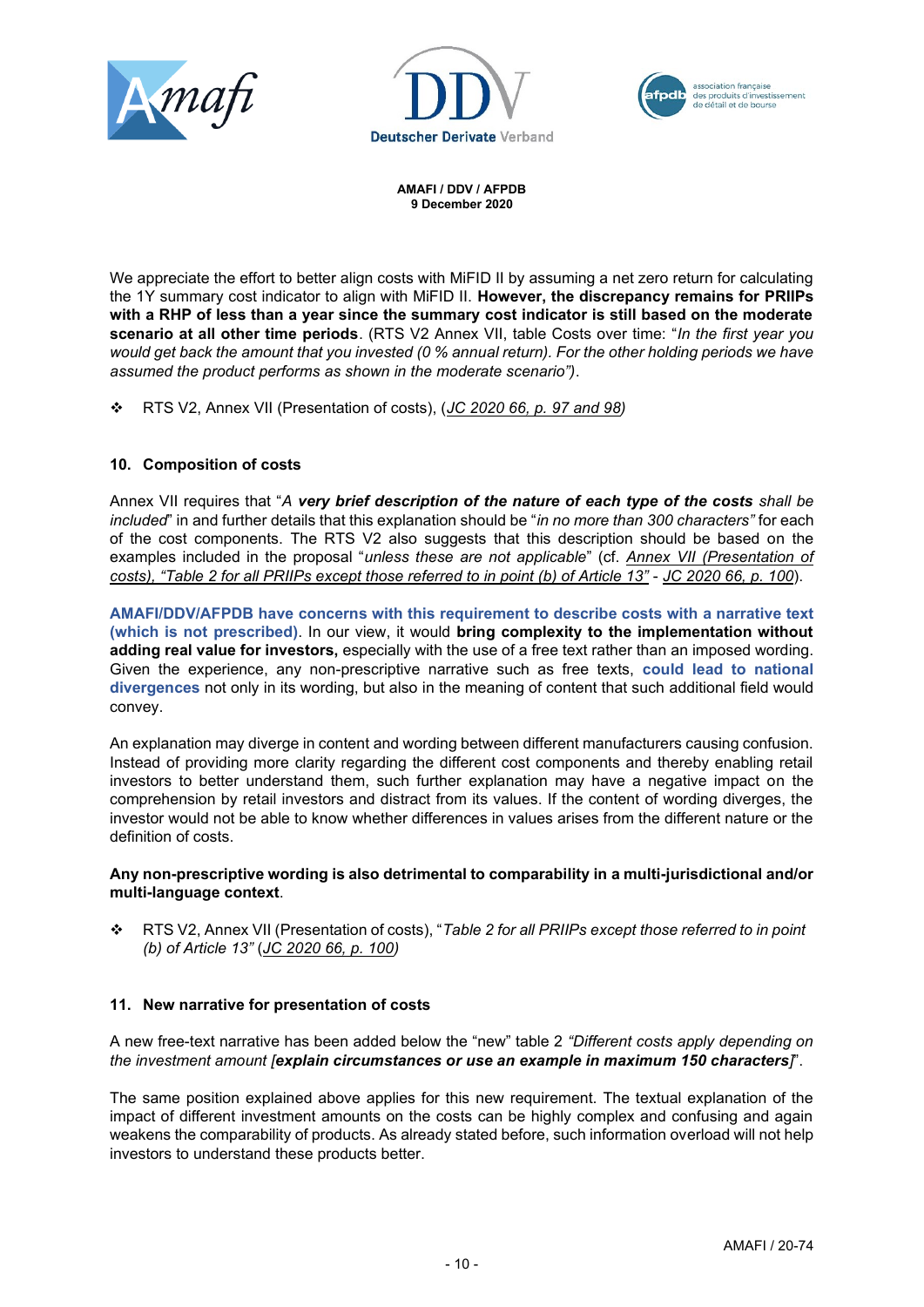





**Likewise, AMAFI/DDV/AFPDB are not supportive of this narrative** proposal. Indeed, in our view, it should be limited to products, which are not structured securities as it is not clear for the retail investor and would add complexity to the KID.

❖ RTS V2, Annex VII (Presentation of costs), "*Table 2 for all PRIIPs except those referred to in point (b) of Article 13"* (*JC 2020 66, p. 102)*

#### **12. New narratives to highlight new distribution schemes**

RTS V2, Annex VII (Presentation of costs), "*Table 1 for all PRIIPs except those referred to in point (b) of Article 13 and point 76c of Annex VI (autocallables)*", "Costs over time, indents 4 and 5, provides: *"(Where applicable): "We may share part of the costs with the person selling you the product to cover the services they provide to you. (Where applicable) [They will inform you of the amount]." (Where applicable): "These figures include the maximum distribution fee that the person selling you the product may charge ([ ] % of amount invested / [ ] EUR). This person will inform you of the actual distribution fee."*

**AMAFI/DDV/AFPDB have concerns about the "maximum distribution fee" narrative**, as (i) there is not always such "maximum distribution fee", and (ii) the manufacturer cannot be requested to report the maximum amount taken by distributors, which are not within the legal control of the manufacturer. We would rather keep the narrative from RTS V1.

❖ RTS V2, Annex VII (Presentation of costs), "*Table 1 for all PRIIPs except those referred to in point (b) of Article 13 and point 76c of Annex VI (autocallables)*", "Costs over time, indents 4 and 5 (*JC 2020 66, p. 97-98*)

# • **SRI (Summary Risk Indicator)**

RTS V2 gives manufacturers the ability to increase the SRI when they judge that it "*does not adequately reflect the risks of the product*" The manufacturer should then document the SRI "override" (*June 2020 draft amended RTS PRIIPs, Annex II, (5) - JC 2020 66, p. 67*).

**AMAFI/DDV/AFPDB consider that such discretion left to the manufacturers would lead to divergences due to subjective assessments from manufacturers detrimental to providing accurate and comparable information to investors**.

Indeed, discretion leads to make products less comparable. Due to the high number of PRIIPs issued by large manufacturers, the requirement to document the decision-making process, and the vulnerability of any discretionary component, it is unlikely to have a positive impact on the risk assessment.

Such compensatory measures – as also set out further above - are generally not the right means to improve KIDs and make them more understandable. On the contrary, the discretion for PRIIP manufacturers to adjust the summary risk indicator for similar products under specific circumstances would make the KIDs and products that might per se be very similar by nature even less comparable. Furthermore – and this should not be easily discarded - the introduction of a discretionary element for manufacturers could also increase the potential liability for the issuer.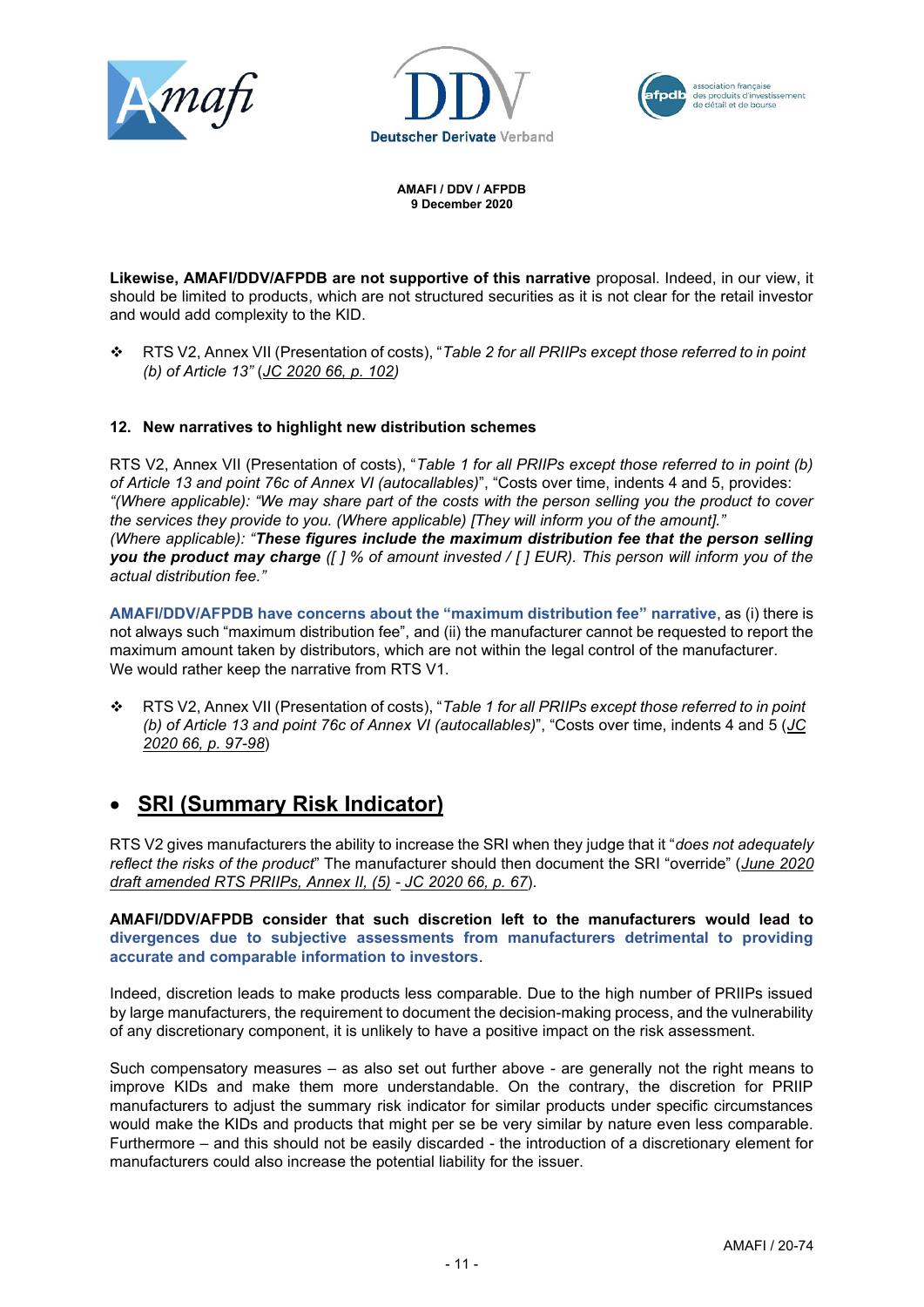





- ❖ Draft Final Report following consultation on draft RTS to amend the PRIIPs KID, "4. Feedback statement", Paragraph 4.11.2 (*JC 2020 66, p. 48*)
- ❖ RTS V2, Annex II, (5) (*JC 2020 66, p. 67*) & Annex III (*JC 2020 66, p. 68-69*)

# • **Further issue**

Another prominent issue that remains unsolved is the uncertainty regarding the scope of application of the PRIIPs Regulation with respect to certain debt instruments or OTC derivatives. While this question has caused abundant discussions upon the introduction of the PRIIPs regime, a clear definition of eligible products would – at this stage – have appeared to be one of the priorities.